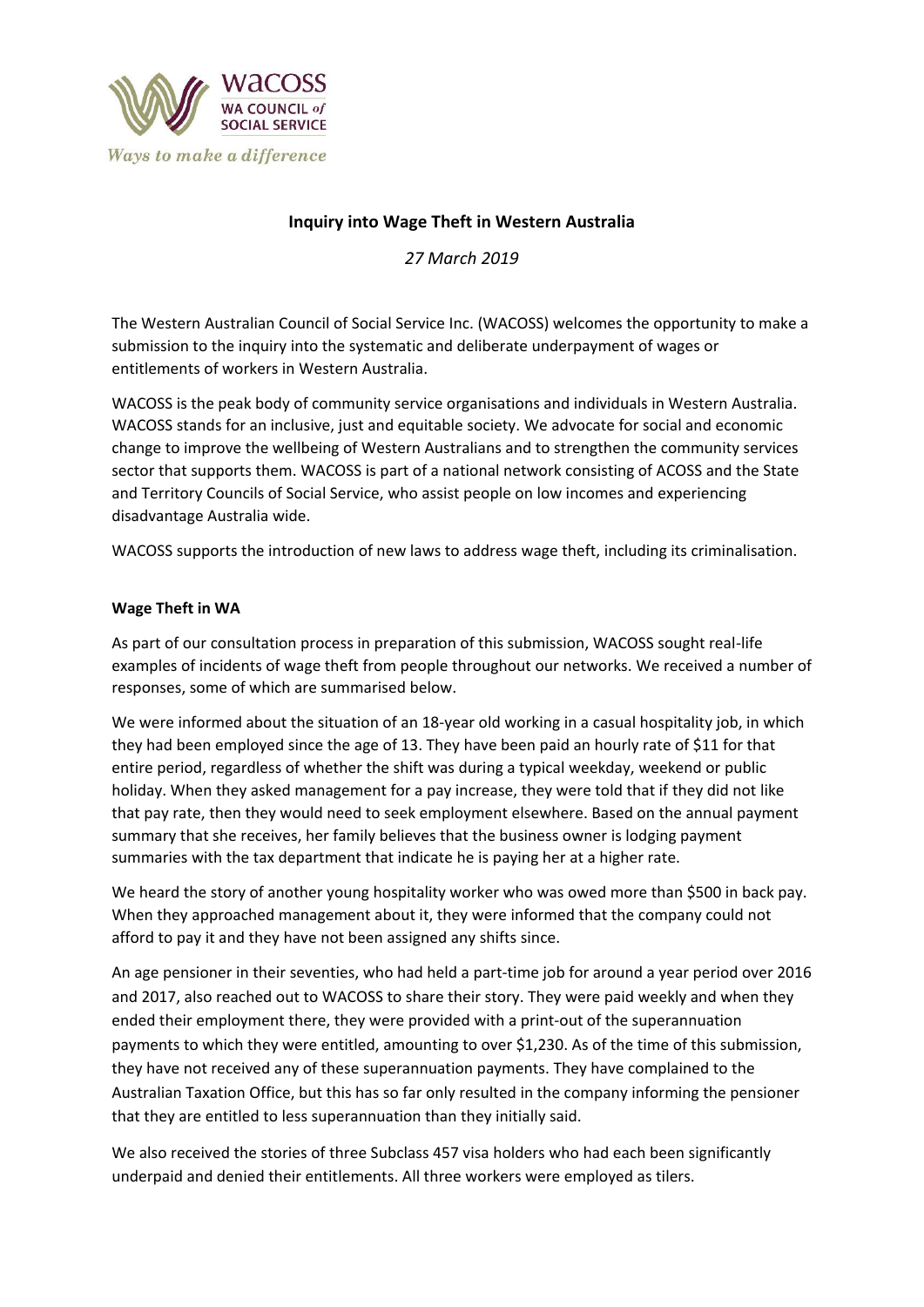The first, who was employed between June 2016 and May 2017, was not paid salary entitlements to the value of \$19,027.36. This included unpaid wages and annual leave. During that period, his employer failed to provide him with payslips and failed to make any contributions to the worker's superannuation fund. The employer alleged that the payments were delayed due to cash flow problems. After the worker engaged legal assistance, a settlement was negotiated and the employer paid the entire amount claimed.

The second tiler was the subject of wage theft from approximately May 2014 to April 2016. The employer hired him on the verbal agreement that in exchange for visa sponsorship he would not be paid the full salary stipulated in his contract of employment. Under his contract, his annual salary was \$94,400, but he was instead paid approximately \$60,000 per annum. In addition to unpaid wages and forced 'cash back' payments to his employer, the worker was required to pay for his own insurance. That total value of his claim across his entire period of employment was approximately \$93,000. The matter was settled privately.

The third was the subject of wage theft from December 2016 to February 2019. He was required to pay all costs in relation to his Subclass 457 visa application, including:

- The Standard Business Sponsorship and Nomination application fees payable to the Department of Home Affairs;
- The migration agent's fees for the Standard Business Sponsorship and Nomination applications; and
- Payments towards staff training, as a requirement for the employer obtaining approval as a Standard Business Sponsor.

Under the Migration Act 1958, all of the above costs must be paid by the employer, not the visa applicant. The employer required the worker to pay all of these costs in exchange for visa sponsorship.

The worker was also required to make regular cash payments to his employer and was not paid for a number of hours worked. He was never paid annual leave, sick leave for any days absent from work due to illness, and was not paid all superannuation amounts owed to him. The worker calculated the amount owed to him to total approximately \$50,600. So far, no outcome has been reached.

## **Wage Theft and Marketised Social Care**

The roll-out of NDIS and individualised service payment models, while seeing an increase in consumer choice and control, has been found to have had implications for the conditions of workers. The marketisation of disability support through the NDIS has impacted on the organisational structure of existing service providers as they shift from block-funding contracts to individual units of care, as well as seeing the introduction of for-profit organisations.

In some circumstance, where they may have previously been employed by an agency, workers may now find that they are employed directly by the person they are providing services for, which could push them outside of the current definition of employee. This disruptive strategy and business model functions to both by-pass much existing regulation concerned with occupational health and safety and quality assurance, and effectively transfer the risks and costs of accidents, errors and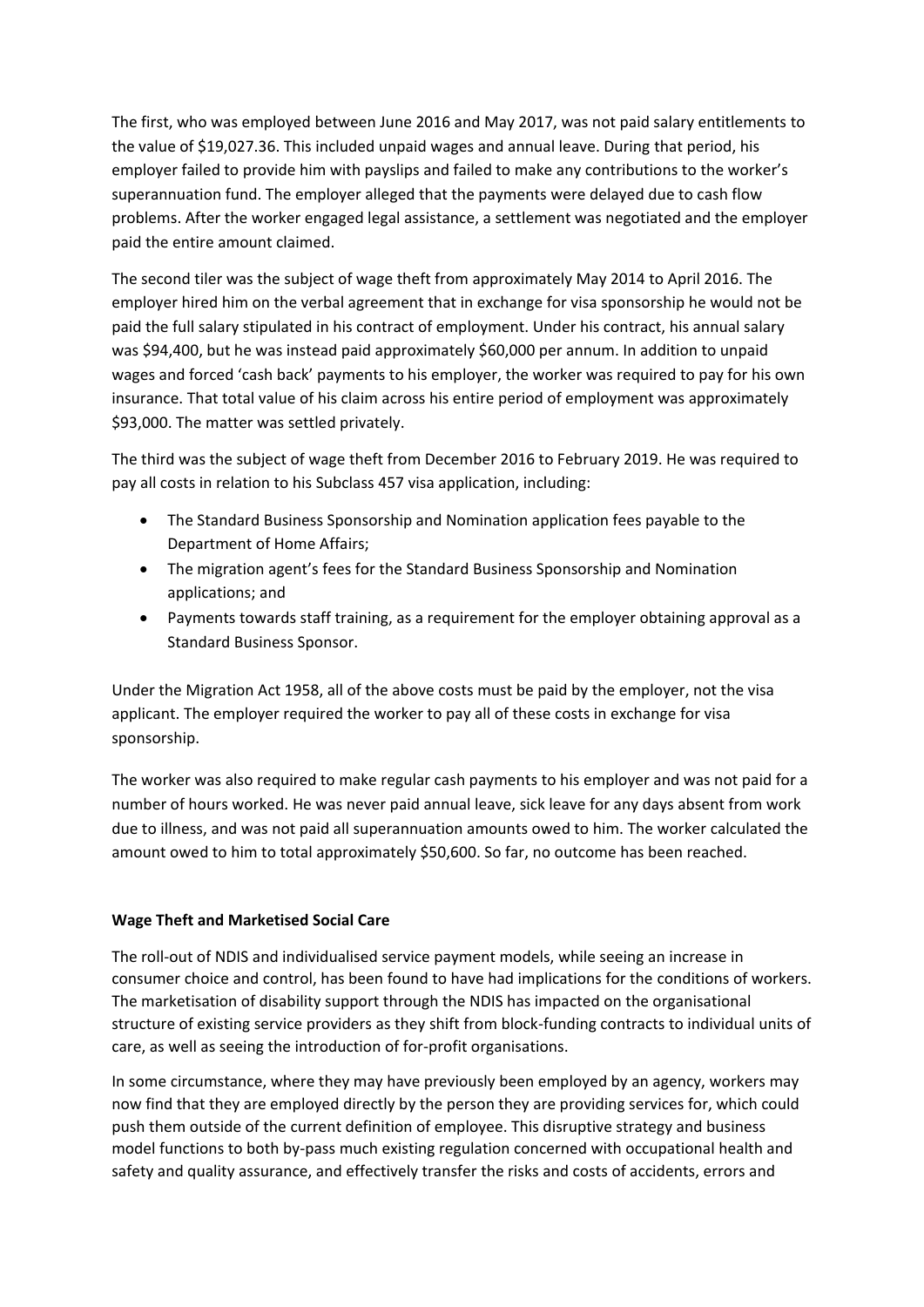poor outcomes onto either the worker or the service recipient. This by-passing of the costs of administrative compliance and insurance can significantly reduce the cost of the service, potentially making services more attractive and affordable for consumers, who may not be aware of their additional risks, responsibilities or obligations. The invisibility of work conducted in the home, as well as the complexity of contracting arrangements, increases the difficulty of ensuring workers are not being coerced into independent contractor arrangements that undercut the award or, potentially, illegal sham contracts. $<sup>1</sup>$ </sup>

A 2018 study of wage theft and underpayment for disability support workers employed under NDIS arrangements found that some of the ways in which disability support work is being organised under NDIS implementation, is leaving employees underpaid for significant amounts of their working time. In particular, it identified the non-payment or underpayment of travel, overtime and administrative tasks of disability support workers. <sup>2</sup>

The study argues that in fact the funding and regulatory environment of the NDIS institutionalises and facilitates the systemic non-payment of working time for homecare workers. A stark example of this was that the only employees in the study who were paid for travel time lost work as their employer's disability services provision was deemed not viable under the new funding arrangements.

The study's authors suggest that the gendered legacy of care work as women's work, often regarded as being performed for altruistic reasons or as unskilled work, contributes to an attitude towards the non-payment of social care work. This in turn can be compounded by the long traditions and strong norms within not-for-profit agencies of volunteering and a preparedness of workers due to both factors of undertaking unpaid work. $3$ 

We note that this also highlights a particular regulatory gap in the protection of community service workers, in that activities that could be considered wage theft for workers under a different award (for example not being paid for time travelling between different work assignments) are not necessarily covered in the terms of the S*ocial, Community, Home Care and Disability Services (SCHADS) Award*. This means that while this lack of payment is unfair and fails to recognise the true costs of service delivery, it may not technically constitute wage theft. This is why governments, as procurers of services and regulators of service quality, need to play a more active role in ensuring the programs and services they design and contract are safe and fair.

### **Government and the Social Care Supply Chain**

As part of addressing wage theft and to prevent it occurring in the community services sector, the State Government needs to take seriously its position in the 'supply chain' and the fundamental role it has in shaping the activities of the sector. In particular, it needs to consider how through policy and contracting decisions, it may be creating an environment where the potential for the exploitation of workers is high, as organisations struggle to meet contractual service level obligations they are unable to renegotiate.

**.** 

<sup>&</sup>lt;sup>1</sup> Fiona Macdonald and Sara Charlesworth (2016) 'Cash for care under the NDIS: Shaping care workers' working conditions?' *Journal of Industrial Relations*, Vol 58(5) 627-646

<sup>&</sup>lt;sup>2</sup> Fiona Macdonald, Eleanor Bentham and Jenny Malone (2018) 'Wage theft, underpayment and unpaid work in marketised social care', *The Economic and Labour Relations Review*, Vol. 29(1) 80-96

 $3$  Ibid.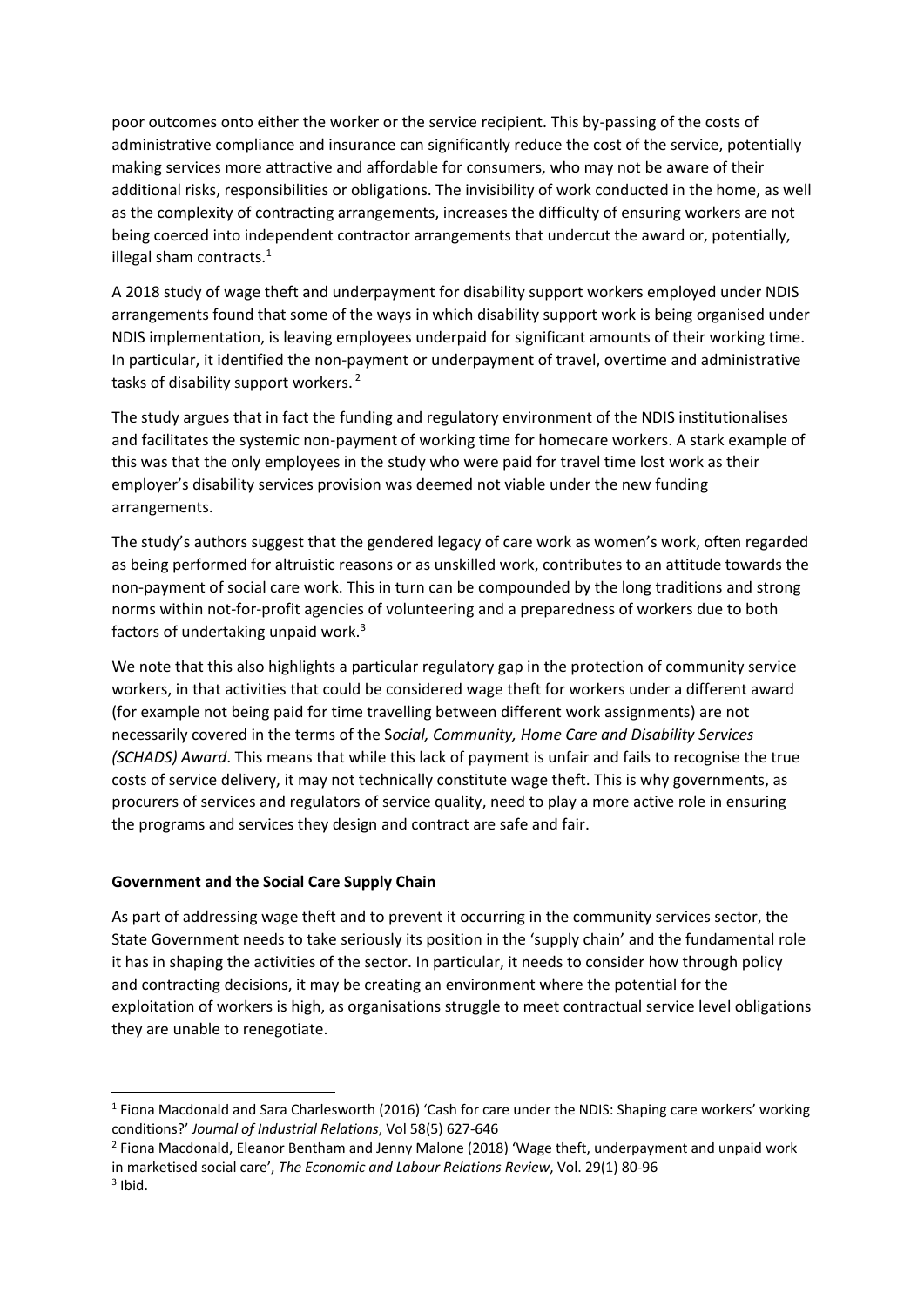As a sector with a strongly female workforce, gender equity is of great importance for community service organisations. As such, they were proud to advocate alongside their workers and their unions to achieve the *2012 Equal Remuneration Order* by the Fair Work Commission for social and community service workers, crisis accommodation workers and disability home care workers under the *Social, Community, Home Care and Disability Services Award*.

The ERO provides for 'above Award' pay increases for social and community service workers of between 23% and 45% over an eight-year period from December 2012 to December 2020. In 2012, the Fair Work Commission issued an Equal Remuneration Order (ERO) requiring human services agencies to pay annual increases of between 23 per cent and 45 per cent over 8 years (to 2020).

In Western Australia, this was followed by a 2013 decision of the Industrial Relations Commission to amend the *Crisis Assistance, Supported Housing Industry – Western Australia Interim Award 2011*  and the *Social and Community Services (Western Australia) Interim Award 2011* in line with the national system to increase rates of pay.<sup>4</sup>

WA has seen, however, the advances achieved through the ERO and WAIRC decisions undermined by successive State Governments' refusal to accept their continued role in fully funding historically undervalued sectors. In the 2011-12 State Budget, \$600 million over four years was provided in order to meet the historical funding shortfall for the sector. It was not to address the ERO-based salary increases awarded after the fact, as has since been claimed, and comprising around 15 per cent for most eligible organisations (with some regional and remote organisations receiving an extra 10 per cent), it was at any rate never sufficient to meet those increases.

The failure to provide funding to fully cover those increases was compounded by changes to the indexation policy for community service contracts. In 2004, the Non-Government Human Services Sector Indexation Policy was introduced, which used a methodology set at 80 per cent Wage Price Index and 20 per cent CPI. In 2015, however, this was changed to 100 per cent CPI, with no allowance for wage growth.

The *Delivering Community Services in Partnership* (DCSP) Policy, in place over the past six years, was intended to see the transition over time to fairer and more accountable funding models, where contracts would be based on outcomes, and service providers would be able to negotiate the true cost of service delivery. However, a significant proportion of service contracts currently operating in WA are not DCSP compliant, including many that predate proper implementation of the policy and have been rolled-over as well as a significant proportion put in place after the adoption of the policy that have not complied with it fully, particularly in relation to meeting the true cost of care.

There are numerous services with contracts established before 2012 that have been extended and rolled-over multiple times, with inadequate indexation and no opportunity to renegotiate funding levels or service outputs. Many of these contracts specify staffing levels and operating hours, and were agreed under an indexation policy designed to match funding increases to wage rises.

These impacts are most apparent in after-hours and outreach services, particularly in regional areas, as well as those requiring sustained wrap-around support for clients facing multiple inter-related areas of need. Uncertainty of policy direction, complications and delays caused by the machinery of government changes have led to high numbers of service contract roll-overs in recent years.

 $\overline{a}$ 

<sup>4</sup> *Western Australian Municipal, Administrative, Clerical and Services Union of Employees v Aboriginal Alcohol and Drug Service (AADS) (Inc) & Others* [2013] WAIRC 00795; (2013) 93 WAIG 1380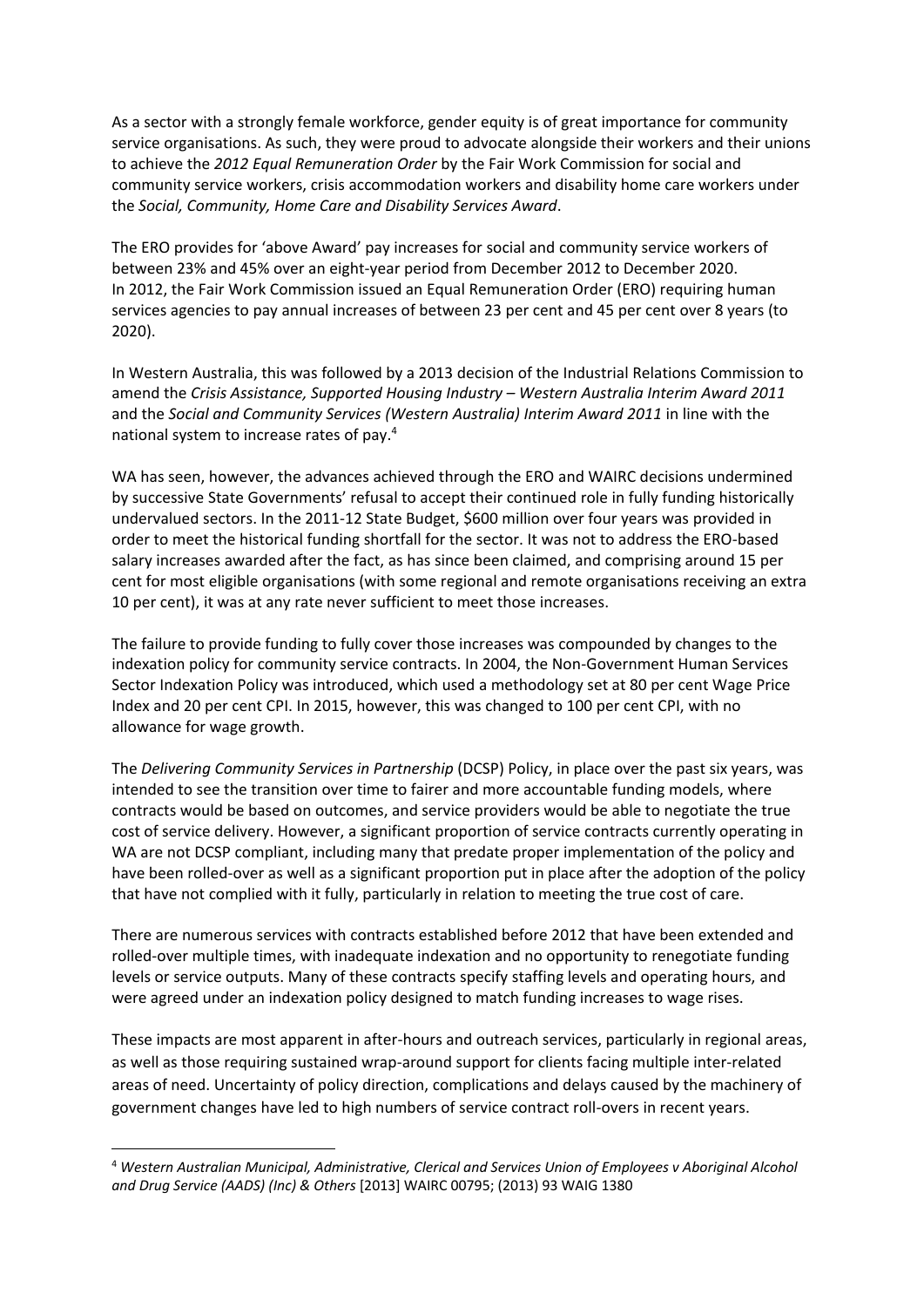The continued roll-over of contracts by the State Government, with inadequate indexation and no allowance for the ERO wage increases, means that organisations are being placed in the position where they must provide services with ever dwindling resources.

Two independent studies over the last 3 years have evidenced the extent of the impact of the ERO on services, and a third study was recently commissioned by the Department of Communities to examine the impact of the ERO on homelessness services funded under the National Affordable Housing Agreement. Although the Department of Communities has so far been unwilling to release the findings of study, a number of the twenty-three organisations who participated have informed WACOSS that their individual funding levels do not cover the full cost of their service contract. Organisations have been forced to restructure, cut costs where possible and, in some cases, have stopped providing or have reduced services where they are no longer financially viable.

Successive State Governments and their departments are either wilfully blind to the impact of these policy decisions or are tacitly relying on the idea that organisations will engage in activities like wage theft in order to meet their service obligations. Organisations may be forced into the position where they are restricting service provision to deliver lower service quality as part of a downward reclassification of their workforce, while attempting to provide essentially the same service under an extension of the same contract. Where community services have arguably gone above and beyond the minimum requirements of service provision they may find they are no longer able to do so. Ultimately, this reflects a hollowing out of service provision and service quality where government practices are short-changing WA communities on the essential services they have a right to expect will continue to be adequately delivered. The State Government must set an example of good practice, both through its treatment of its employees in the public sector, but also through its purchasing of services and policy decisions around service contracts.

No organisation should deliberately underpay or exploit their workers. Likewise, the State Government should not create a service environment where there is a real risk that it could occur. Arguably, in this situation, the State Government is acting no better than large corporations outsourcing cleaning services at below cost to distance themselves from direct responsibility for the employment terms and conditions of those workers.<sup>5</sup> It could be suggested that the State Government's actions are even worse, considering organisations are trapped in contracts that have been rolled-over for seven or more years, with no ability for them to renegotiate funding or service delivery levels.

To this end, WACOSS recommends a whole-of-government audit of DCSP Policy compliance in the contracting of community services since 2012.<sup>6</sup>

### **Wage Theft and Temporary Migrant Workers**

1

Research has demonstrated that temporary migrant workers are at significant risk of underpayment, especially in food services, and the fruit and vegetable picking industries. The 2017 National Temporary Migrant Survey, drawn from the responses of 4,322 temporary migrants across 107 nationalities, found that almost a third of survey participants earned \$12 per hour or less. At the time of the survey, that was approximately half the minimum wage for a casual employee in those

<sup>5</sup> Senate Standing Committee on Education and Employment (2018) *Wage theft? What wage theft?!*  [www.aph.gov.au/Parliamentary\\_Business/Committees/Senate/Education\\_and\\_Employment/ExploitationofCle](http://www.aph.gov.au/Parliamentary_Business/Committees/Senate/Education_and_Employment/ExploitationofCleaners/Report) [aners/Report](http://www.aph.gov.au/Parliamentary_Business/Committees/Senate/Education_and_Employment/ExploitationofCleaners/Report)

<sup>6</sup> [Vision 2020](https://wacoss.org.au/wp-content/uploads/2018/10/State-Budget-Submission-2019-2020.pdf) WACOSS State Budget Submission 2019-2020.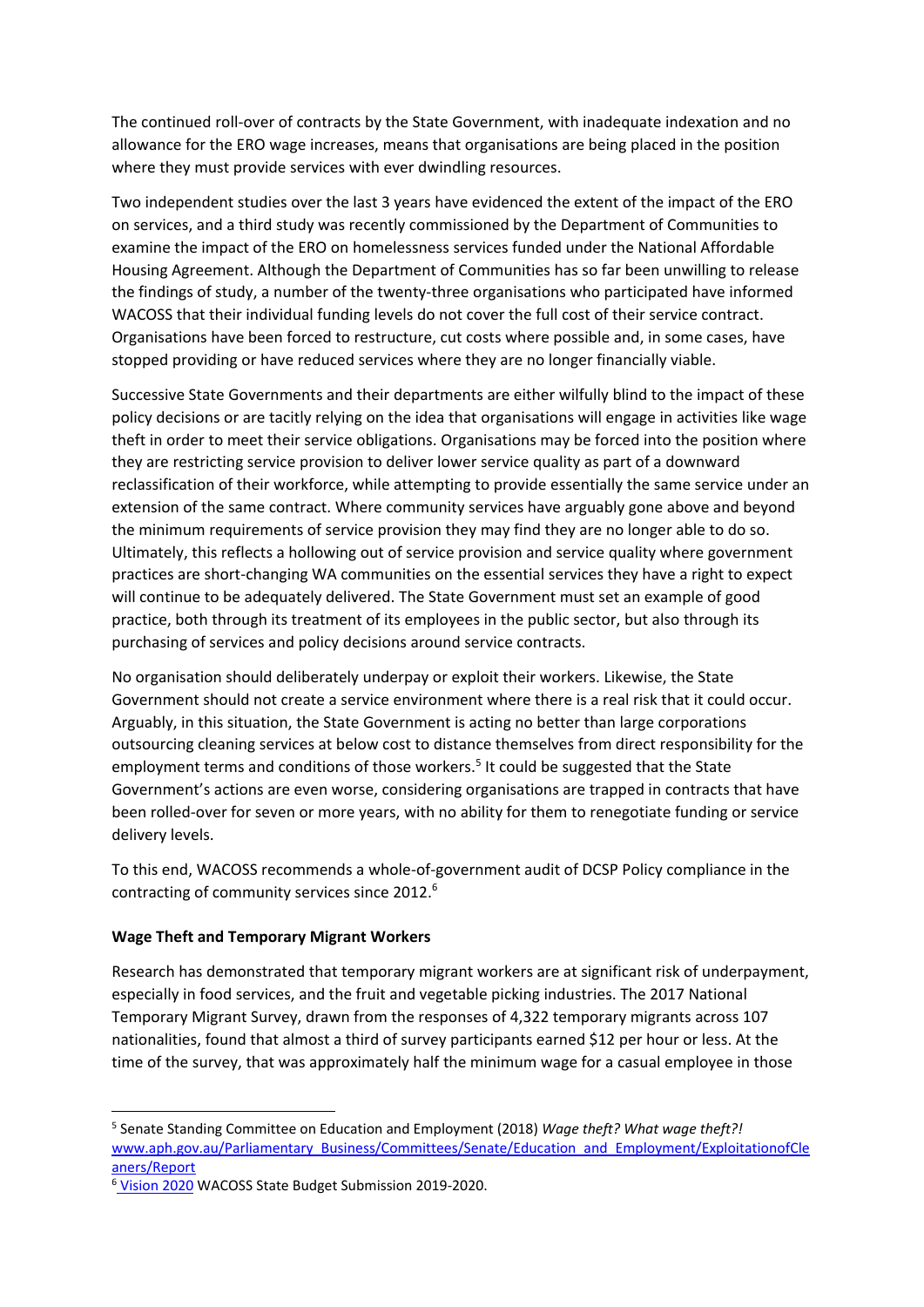jobs.<sup>7</sup> A quarter (25%) of all international students earned \$12 per hour or less and 43% earned \$15 or less in their lowest paid job. Students who worked more than 20 hours per week (potentially breaching their visa conditions) earned substantially lower wages than other students.

Importantly, the findings of the survey make clear that temporary migrants are aware of the minimum wage rate and know that they are being underpaid, meaning that a lack of knowledge about their entitlements is not the cause of their underpayment. It is likely instead that the precarious nature of that employment and the significant power imbalance in the favour of the employer means that the employer considers that they are able to underpay those workers with impunity. The survey results outlined a number of other exploitative practices by employers of temporary migrant workers, including confiscating their passports, requiring them to pay money to obtain the job, threatening to report them to Immigration Department, and requiring workers to return part of their payment to the employer in cash.<sup>8</sup>

## **Stolen Wages Reparations**

**.** 

In the context of wage theft, WACOSS considers that it is important to also raise the issue of reparations for historical stolen wages. Until 1972, the WA Government was able to hold up to 75 per cent of an Aboriginal person's wages, and these monies were often not returned to them and used instead to subsidise departmental activities. Earlier Government policies also saw many Aboriginal people pushed off their land and forced to work on stations for food and clothing rations.

The 2012 response to this gross injustice in the form of the *Stolen Wages Reparation Scheme* was totally inadequate. Based on actuarial advice, the WA Department of Indigenous Affairs had recommended an ex-gratia Common Experience payment of \$10,000, with the potential increase of an extra \$5,000 as additional monetary compensation to acknowledge the personal and family impacts beyond the actuarial calculation. $9$  Despite this, the Government's scheme only ended up offering a limited number of people a maximum of \$2,000 each.

As stated by Dennis Eggington, CEO of the Aboriginal Legal Service of Western Australia, "The significant legacy these people left this state was paid for in blood, sweat and tears and to have this measured so meagrely is heart breaking to those who have survived and insulting to the families of those who didn't."<sup>10</sup>

In this context, the State Government should review the Stolen Wages Reparation Scheme, and seek to co-design a more comprehensive response with Aboriginal people to ensure it is just and adequate, and provides opportunities for their stories to be collected and recognised.

Where it is no longer possible to return wages to the primary victims, the wrongly withheld money should be traced and returned to the families and communities from which it was taken.

<sup>7</sup> Laurie Berg and Bassina Farbenblum (2017) *Wage Theft in Australia: Findings of the Temporary Migrant Work Survey*[, https://apo.org.au/sites/default/files/resource-files/2017/11/apo-nid120406-1162971.pdf](https://apo.org.au/sites/default/files/resource-files/2017/11/apo-nid120406-1162971.pdf) 8 Ibid.

<sup>&</sup>lt;sup>9</sup> Department of Indigenous Affairs, Western Australia (2012) 'Briefing note the Minister for Indigenous Affairs [on the actuarial advice of the Stolen Wages Taskforce'](http://www.abc.net.au/cm/lb/6748088/data/briefing-note-to-the-minister-for-indigenous-affairs-data.pdf)

<sup>&</sup>lt;sup>10</sup> Aboriginal Legal Service of Western Australia (2012) ['Stolen Wages offer a 'slap in the face' says ALSWA'](http://www.als.org.au/stolen-wages-offer-a-slap-in-the-face-says-alswa/)